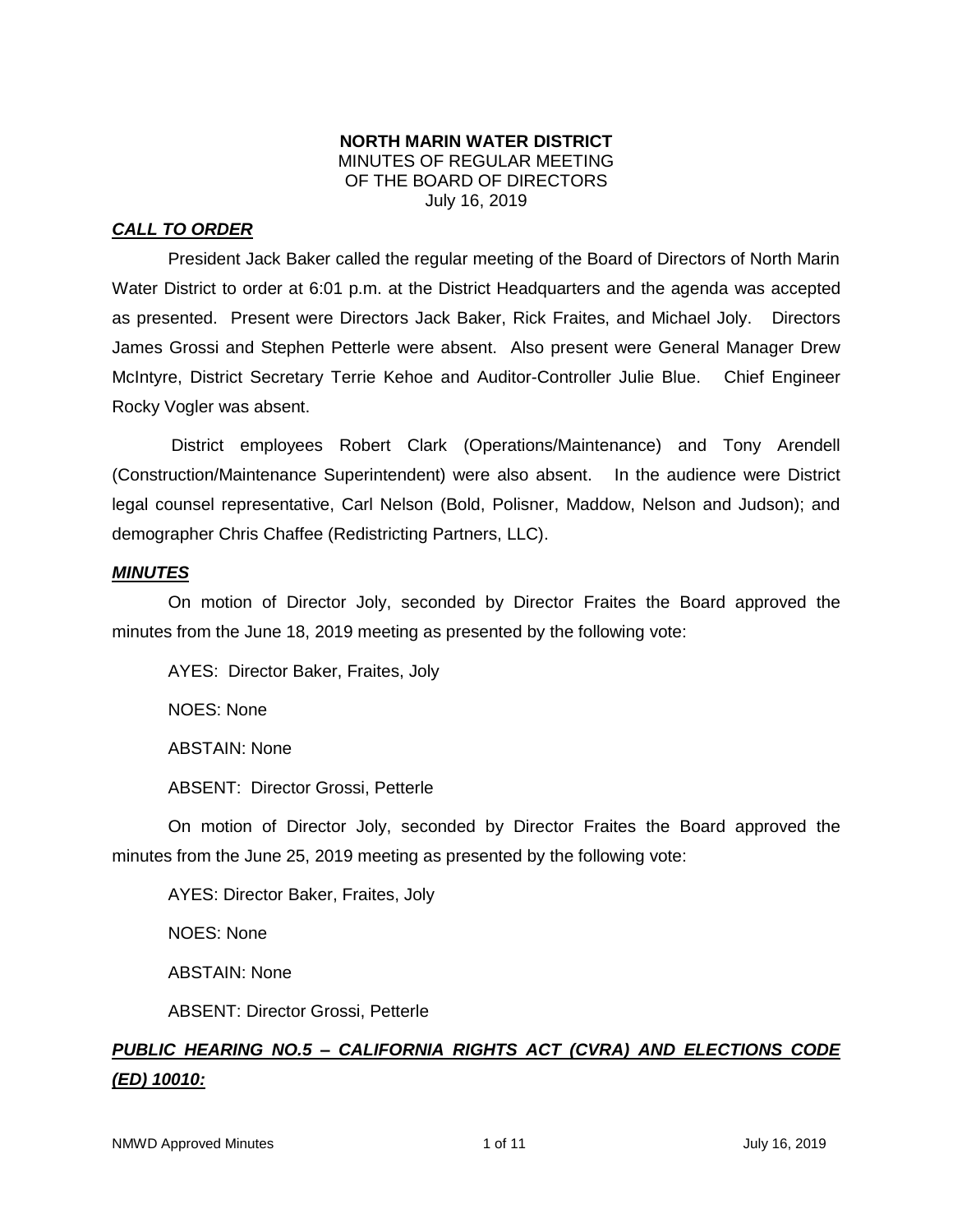President Baker declared the fifth public hearing opened at 6:04 p.m.

Mr. McIntyre reminded the Board that the first public hearing was at a regular meeting on May 7, 2019 in which the public and the Board had an opportunity to comment on the division of boundaries. The second hearing was held at a regular meeting on May 21, 2019, to receive additional input. Mr. McIntyre noted that at the end of that meeting, the Board directed the demographers to draft alternative maps, which resulted in three Draft Division Maps (Plan A, Plan B and Plan C). He added on the third hearing held at a regular meeting on June  $4<sup>th</sup>$  the Board directed the demographers to retain the three existing maps for further consideration. Mr. McIntyre noted the forth public hearing was held at the regular meeting on June 18 to receive additional input from the public and the Board regarding boundaries and the election sequencing of divisions. He added at the end of the meeting the Board voted 4-1 to approve Plan A Map with minor modifications, and approved sequencing elections consistent with terms of the current incumbents. Mr. McIntyre concluded this resulted in the final voting division map and draft Ordinance No. 38 which were posted on the District's website on July  $9<sup>th</sup>$ . He added that tonight is the fifth public hearing under the California Voting Rights Act (CVRA) and Election code (EC) 10010 and is being held to adopt Ordinance 38 and to establish a By-Division System for electing North Marin Water District Directors.

Mr. McIntyre asked legal counsel to summarize the next steps. Mr. Nelson first stated that Mr. Willis is available by phone if the Directors or staff have any questions for him. Mr. Nelson continued to say that if the Board chose to adopt the ordinance, that this information will be communicated to the election department at both Marin and Sonoma counties so they can start the lead work and get ready for the next election. He added Mr. Chaffee's firm will provide information to them electronically. Mr. Chaffee stated that once the District submits the Ordinance his firm will work directly with the county GIS staff and the Registrar of Voters to implement the exact lines of the map, provide them with electronic GIS files, and answer questions.

Director Baker asked if Mr. Chaffee's firm has had any communications with the Election Department as he imagines they will be under a lot of pressure with all of these changes from several agencies. Mr. Chaffee replied he has contacted them in the past to get the files needed for his services, and Election Department staff will want the Ordinance and the Resolution to start the process. Director Baker stated there are the election staff and then those that work on the maps. Mr. Chaffee replied that the County will tell us who to work with, who to send the files to, and who would be able to answer any questions we may have. He added that we are in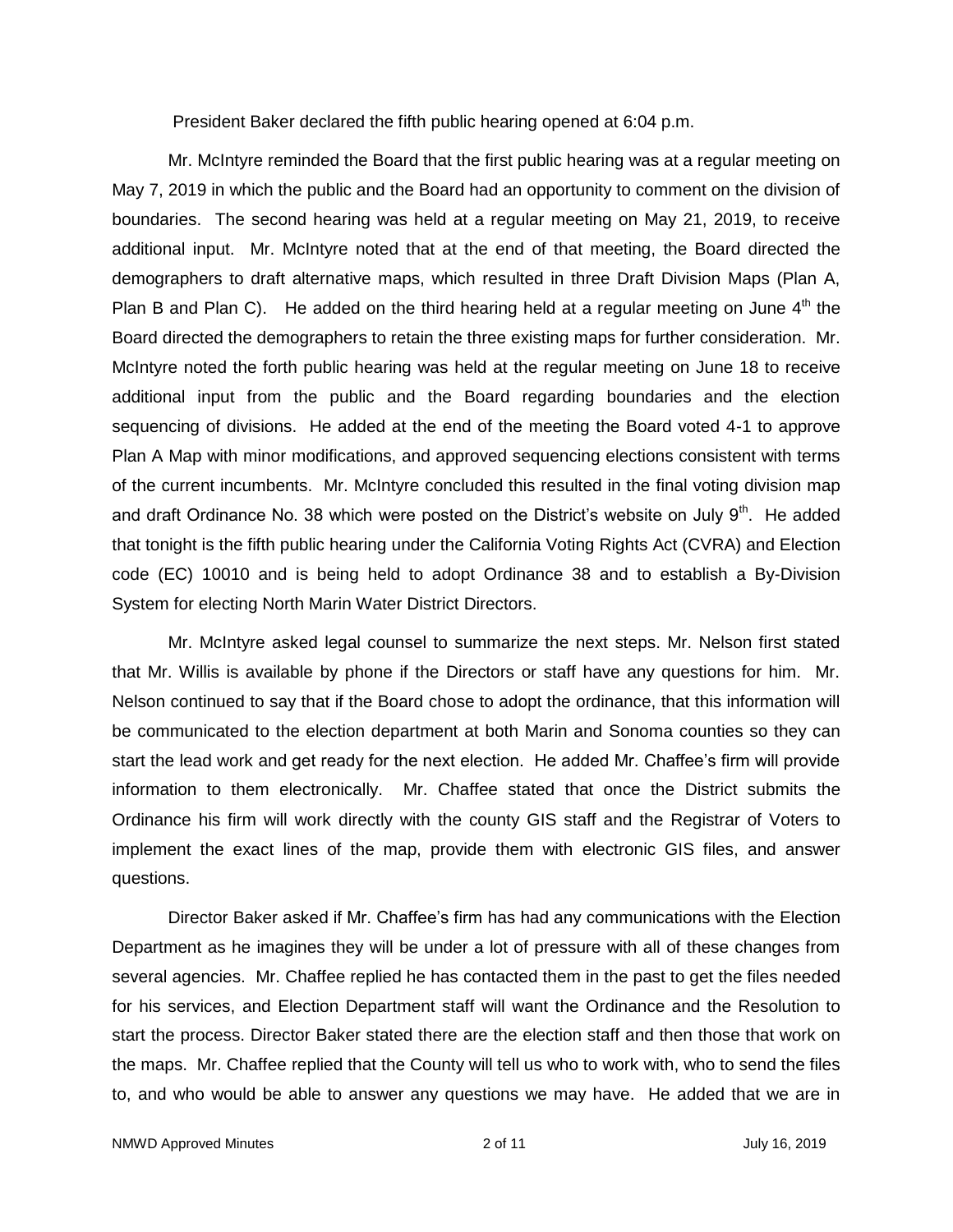good shape since we have a year until filing even opens; we have plenty of time and it should be simple. Director Baker stated that the Novato Unified School District, Novato Fire Protection Agency, Novato Sanitary District and many others in Marin County are going through the same process. Mr. Chaffee noted that it is good that this transition is happening in an odd year. Mr. Nelson added that this is a much smoother process, that special counsel had worked on a similar transition undertaken shortly before the 2018 election that had to be done very quickly so the electoral districts there had to stick to the precinct lines or hold their own election, but nothing like that will happen here. Director Baker commented that this is good news knowing the process should be smooth, and added that the Board is still reluctant to make this change.

Director Joly referred to the Ordinance. He stated that the portion of the recital stating that the public interest in "avoiding the risks and costs" of litigation was clear, but the part where it stated that the public interest was best served by by-district elections was not. He asked Mr. Nelson if he could make a clear mission statement on why the public interest would be best served by transitioning to a by-division election system. Mr. Nelson replied that the decision to create a legal preference for by-division voting came from the State Legislature, which is charged with deciding policy for the State, which policies are generally deferred to by the courts. The Legislature has decided that it is in the public interest to avoid racially polarized voting and to make sure that protected minorities have a role to play in our representative democracy, and that this was the best way to achieve these goals, even though it is not a good fit for every district, and noted that the courts don't require that the Legislature have a perfect solution for a problem. He added we are complying with the law and carrying out the policy of the State as declared by the Legislature. Director Joly commented he had to ask the question because he wanted it on record. Director Fraites added the issue is racial balance and they came up with a blanket solution that we are all under. Mr. Nelson stated that we don't often see special legislation because it is hard to tailor a legislative solution for each individual district. Director Baker stated that he has heard comments that Marin has too many special districts.

Mr. McIntyre advised the Board that we have not received any further comments since the West Marin Meeting on June  $25<sup>th</sup>$ . Director Joly stated that the Board did its duty, it has been discussed and the Board did essentially what was legally required based on the CVRA. Director Fraites commented that it has been educational, the process did not have too many bumps, there was no public objection, and everyone involved did a great job. Director Baker agreed and stated that legal counsel and the demographers were good to work with. Director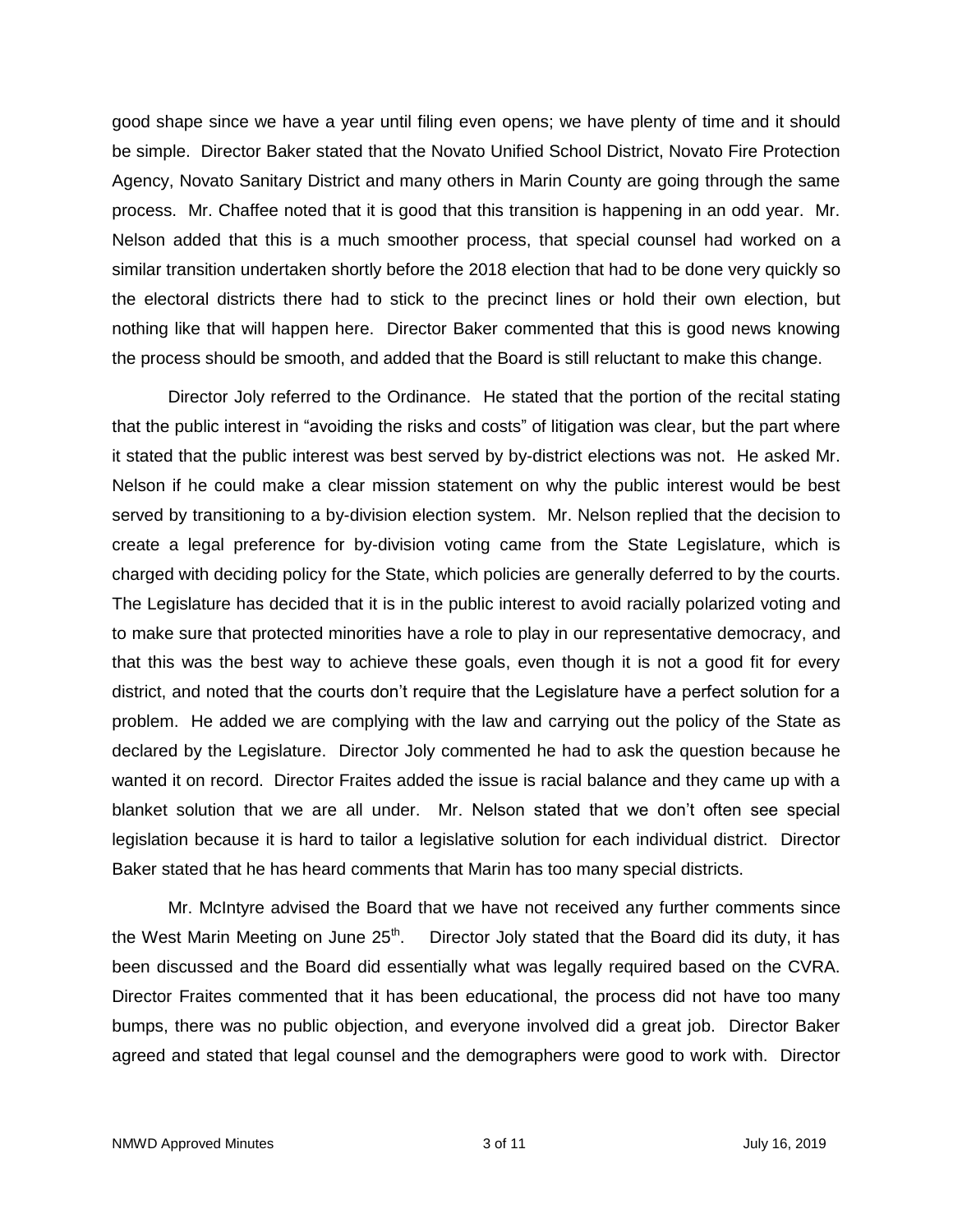Joly pointed out that the public input was good, and believes the Board's decision will be a good fit for their bosses, the voting public.

President Baker declared the fifth public hearing closed at 6:22 p.m.

On the motion of Director Fraites, and seconded by Director Joly, the Board adopted Ordinance 38 to establish a By-Division System for electing North Marin Water District Directors by the following vote:

AYES: Director Baker, Fraites, Joly

NOES: None

ABSTAIN: None

ABSENT: Director Grossi, Petterle

Mr. McIntyre announced that he would like to thank Mr. Willis, Mr. Nelson and the demographers for all their support through this process. Director Joly also thanked them for helping to facilitate the process, which without them could have been a very difficult one. Mr. Nelson replied it has been enjoyable and it is good to work with a good Board.

### *GENERAL MANAGER'S REPORT*

# Public Safety Power Shut Off (PSPS) – PG&E

Mr. McIntyre announced the July  $5<sup>th</sup>$  Marin Independent story on water impacts resulting from the PSPS program generated an ABC Channel 7 news story on July  $8<sup>th</sup>$ . Mr. McIntyre stated he held the interview at the Crest Tank site. Director Baker asked if he chose Crest Tank because it was easier to access and Mr. McIntyre confirmed, adding it was also a newly painted tank. Director Joly complemented Mr. McIntyre for doing a fine job on the interview.

Director Baker commented about the number of tanks we have and their capacity, compared to our colleagues. Director Baker requested that staff provide the Board a picture on how we stand in comparison to MMWD. Mr. McIntyre reflected on the Restructured Agreement in which NMWD does not pay for Agency storage projects because we have ample storage.

Director Joly inquired about the July  $12<sup>th</sup>$  letter that was sent out to customers about the PG&E shutdown. Mr. McIntyre noted that it went out to our Hydro-pneumatic customers.

### WSCC Meeting

Mr. McIntyre stated that he will be attending the WSCC next Monday to plan the agenda for the August  $5<sup>th</sup>$  WAC meeting.

```
NMWD Approved Minutes and the state of the 4 of 11 and the state of the state of the state of the state of the state of the state of the state of the state of the state of the state of the state of the state of the state o
```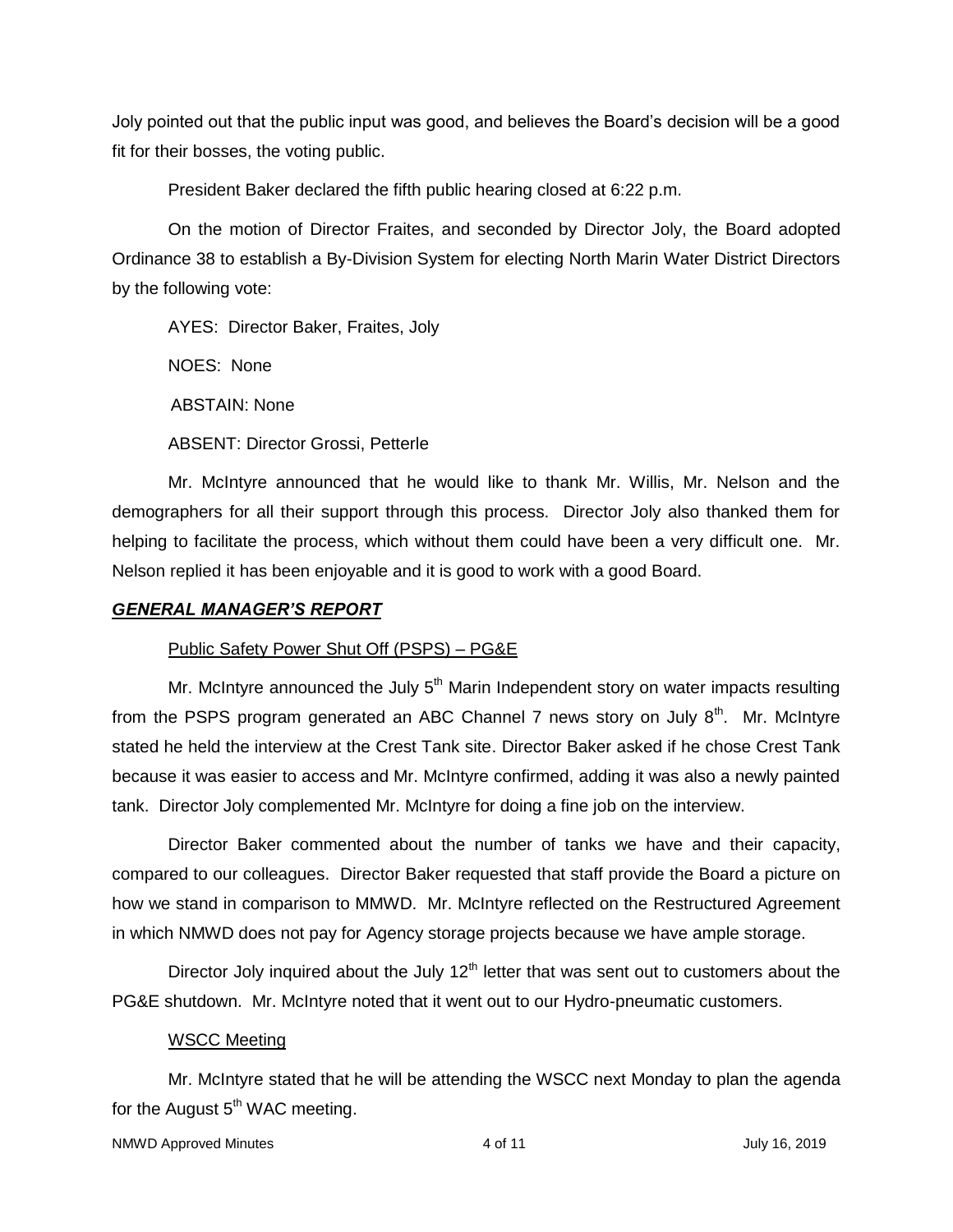### SCWA Aqueduct Shutdown

Mr. McIntyre informed the Board that the aqueduct shutdown is now tentatively scheduled for July 23 $^{rd}$ . He stated a second shutdown is planned for August 13<sup>th</sup>, adding the maximum shutdown duration is estimated at fifteen hours. Mr. McIntyre noted that during that time we will rely on Stafford Treatment Plan production and stored water. As a side note, Mr. McIntyre added Stafford Treatment Plant was off last week to change out the GAC and is now back up and running. Director Joly asked for confirmation that there will be no expected water interruption either day. Director Fraites noted when he was out today he saw them putting the carbon in the containers and that the machine was very loud, adding staff should be sure to wear earplugs.

Mr. McIntyre also informed the Board that he will be on vacation the last week of July and Mr. Vogler will be in charge during his absence.

# *OPEN TIME*

President Baker asked if anyone in the audience wished to bring up an item not on the agenda and there was no response.

### *STAFF/DIRECTORS REPORTS*

President Baker asked if staff or Directors wished to bring up an item not on the agenda and the following items were discussed:

Ms. Kehoe brought to the Board's attention that under Miscellaneous, the Grand Jury Report was missing pages and the entire report has now been provided.

Ms. Kehoe asked the Board if anyone wants to keep their old iPads to please let her know. She added the trade in value for the iPads has been looked up and they have no monetary value, however they may be good to use as a backup. Ms. Kehoe reminded the Board that the old iPads are Wi-Fi only, will need to be wiped clean by IT and then set up on their own personal accounts.

Director Joly commented that he saw some discussion on social media about chlorine smell and also noticed the smell at home. He discussed this with Mr. Ramudo and Mr. Clark. Director Joly added that he can also smell the chlorine during outdoor water use. Director Joly stated he was told that the SCWA had increased the chlorine level and he wanted to make sure the Board was aware of this. Mr. McIntyre stated that Mr. Ramudo checked with SCWA and the Agency has to abide by regulations from the State Department of Drinking Water. The Agency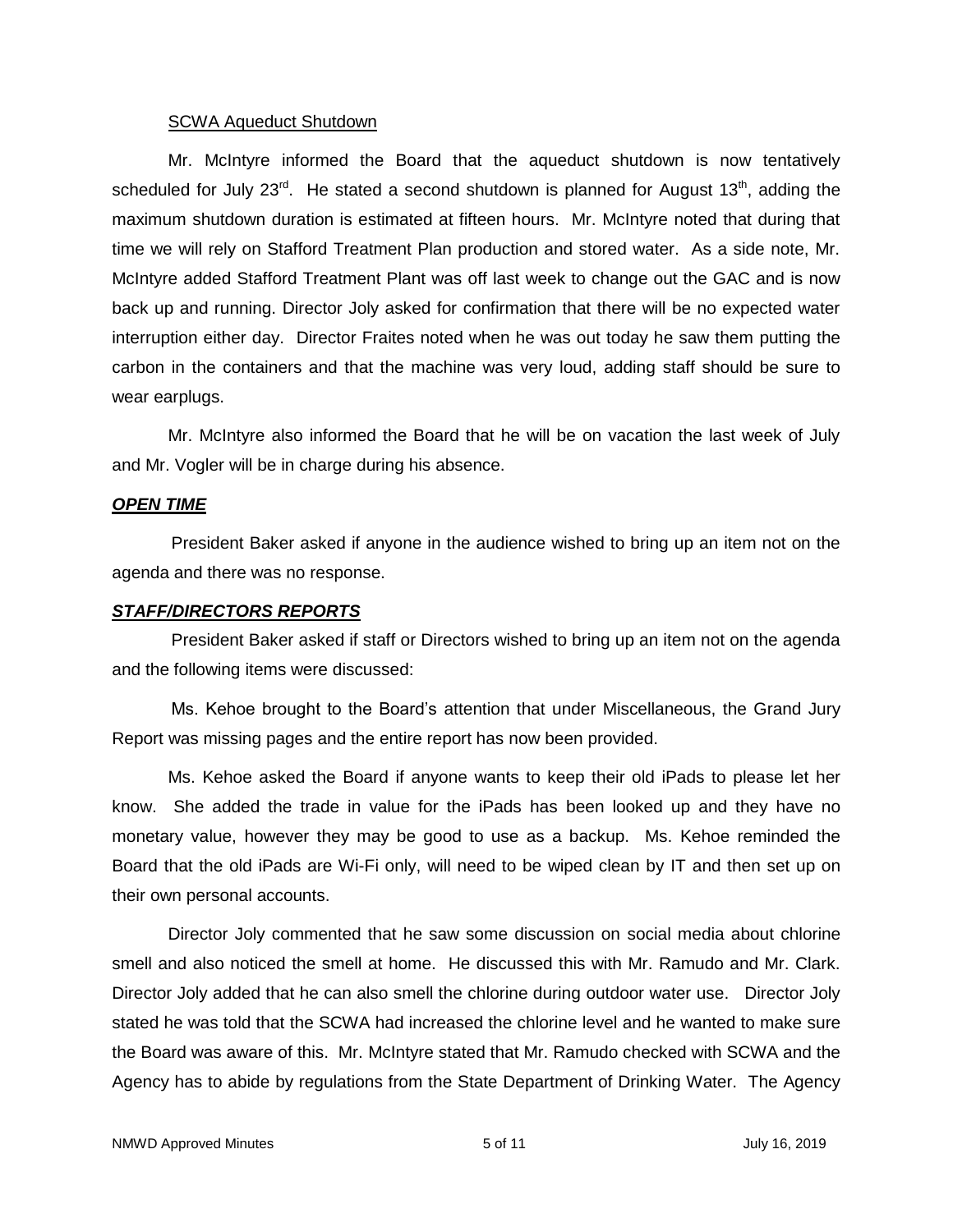has had to slightly increase chlorine residual levels, and while well within industry standards, it is higher than people are used to. Director Fraites added he uses a filter, as do many others, and it filters it out just fine. Director Joly commented that he has smelled it during outdoor use, but has no problem with the required guidelines, and noted he can't taste it in the home water. He asked if could be a public concern. Mr. McIntyre responded no, the levels are well within standards.

Ms. Blue updated the Board on the vendor cyber hack we had. She reported we received the funds back from the bank; a police report was filed, and we paid the vendor. Ms. Blue added the process took about six weeks. Director Baker asked a question about details of the cyber hack. Ms. Blue explained that the hacker intercepted an email that we thought was coming directly from the vendor causing us to send out \$24,000 to a fraudulent bank account. She added that she is currently working with the accountants to prevent this from happening again. Director Joly complimented staff for a job well done, adding that we are learning new security advances to keep our customers safe.

### *MONTHLY PROGRESS REPORT*

The Monthly Progress Report for June was reviewed. Mr. McIntyre reported that water production in Novato is down 20% from one year ago and down 6% fiscal year to date. In West Marin, water production is down 24% from June one year ago and is flat from prior fiscal year to date. Recycled Water production is up 21% from one year ago and up 23% fiscal year to date. He noted that Stafford Lake, at 85% capacity, is essentially full, Lake Mendocino is at 109% and Lake Sonoma is at 98% capacity. In Oceana Marin all readings look normal with good discharge and freeboard levels. Under Safety/Liability we currently have 93 days without a lost time injury.

Mr. McIntyre reviewed the complaints and service orders, adding the increase in numbers is good because customers are being notified sooner and are being more aware with the new AMI system. Director Joly shared that his neighbor gave eloquent praise about the new AMI because he is able to remotely check his water use and he thinks it is spectacular that the District and the Board had the courage to have them installed. Director Baker asked if the Board could get more feedback stories because it is always good to hear. Ms. Blue stated she hears the phone calls from the Field Service Reps and she hears from customers and we are getting a lot of good feedback. Director Joly noted that in the report both Mr. Roberto and Mr. Rodriguez, our Field Service Reps. received many positive comments from customers, and added staff should thank them as they are the face of the District.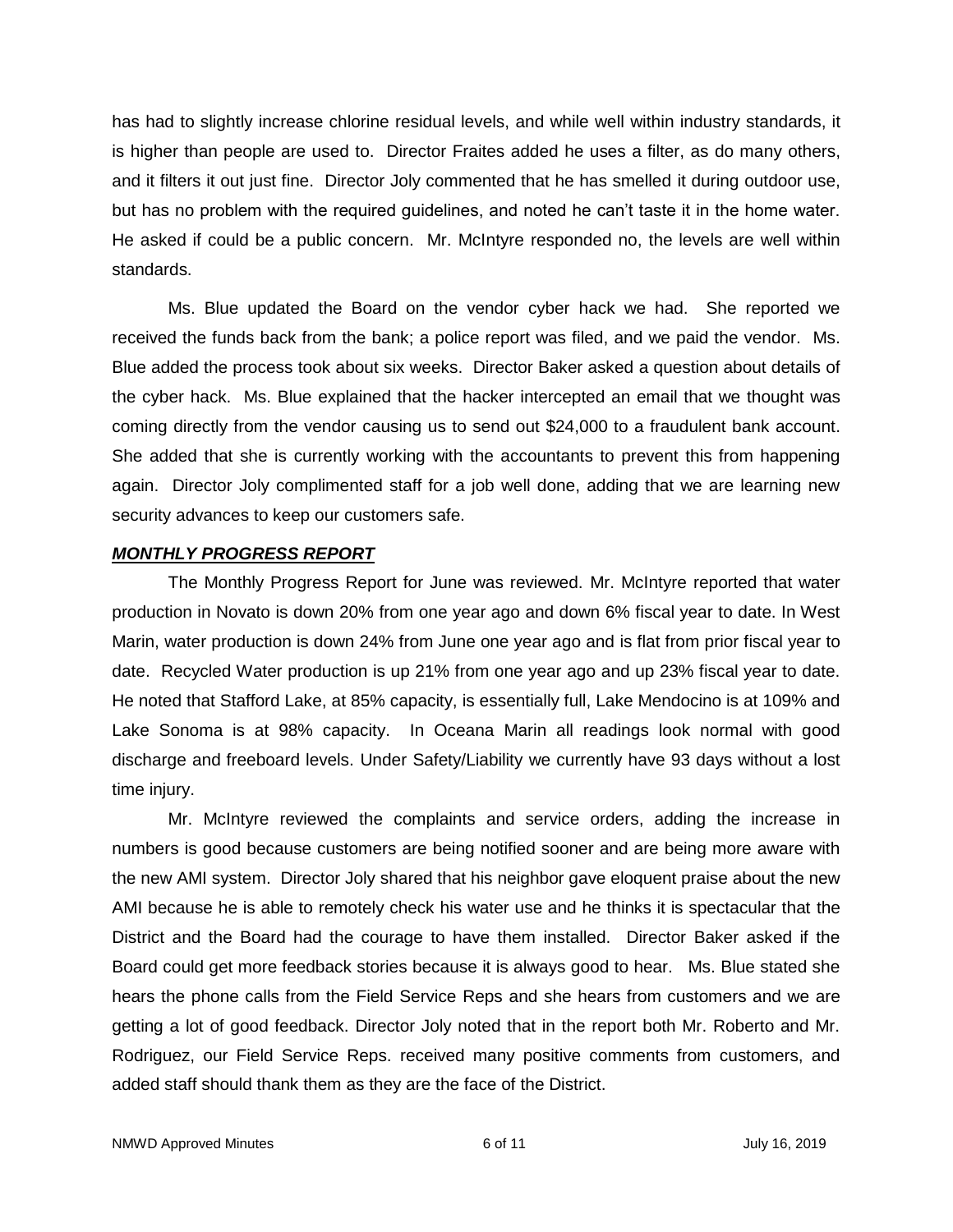Ms. Blue reported on the June 2019 Investments, where the District's portfolio holds \$18.9M earning a 2.43% average rate of return. She noted the LAIF rate is 2.40%.

Director Joly stated he was surprised that the Novato potable water production went down in June compared to last year since it was warm. Mr. McIntyre agreed but cautioned against placing too much emphasis on just one month worth of data, adding that late rain in May could be a factor. Director Joly added that we need to continue to watch the revenue and water sales trend.

# *CONSENT CALENDAR*

On the motion of Director Fraites, and seconded by Director Joly the Board approved the consent calendar by the following vote:

AYES: Director Baker, Fraites, Joly

NOES: None

ABSTAIN: None

ABSENT: Director Grossi, Petterle

# *WATER AGREEMENT McPHAIL'S PHASE 1 WATER FACILITIES- 5400 HANNA RANCH ROAD, APN: 153-220-16*

On the Consent Calendar, the Board approved the Board approved the Water Service Agreement for McPhail's Phase 1 Water Facilities at 5400 Hanna Ranch Road in Novato. This agreement applies to Lot 1, for Building A for Commercial office/flex space, in which revisions have been made to the courtyard of Building A replacing landscape area with hardscape. Facilities Reserve Charges (FRCs) for six (6) EDUs will be collected for Phase 1 improvements, a reduction of two (2) EDUs from the previous May 7, 2019 Board meeting.

# *PRUNUSKE CHATHAM INC. (PCI) – CONSULTING SERVICES AGREEMENT – LEVERONI CREEK EMBANKMENT REPAIR PROJECT*

Also under the Consent Calendar, the Board approved the Consulting Services Agreement with Prunuske Chatham Inc. (PCI) for the Leveroni Creek Embankment Repair Project. Leveroni Creek's left bank downstream of the eight foot diameter culvert outfall plunge pool is slowly eroding, threatening the structural integrity of the Stafford Treatment Plant and Indian Valley Golf Course access road. The District is now ready to move forward and have PCI prepare a scope of work and cost proposal for design, permitting and limited engineering services.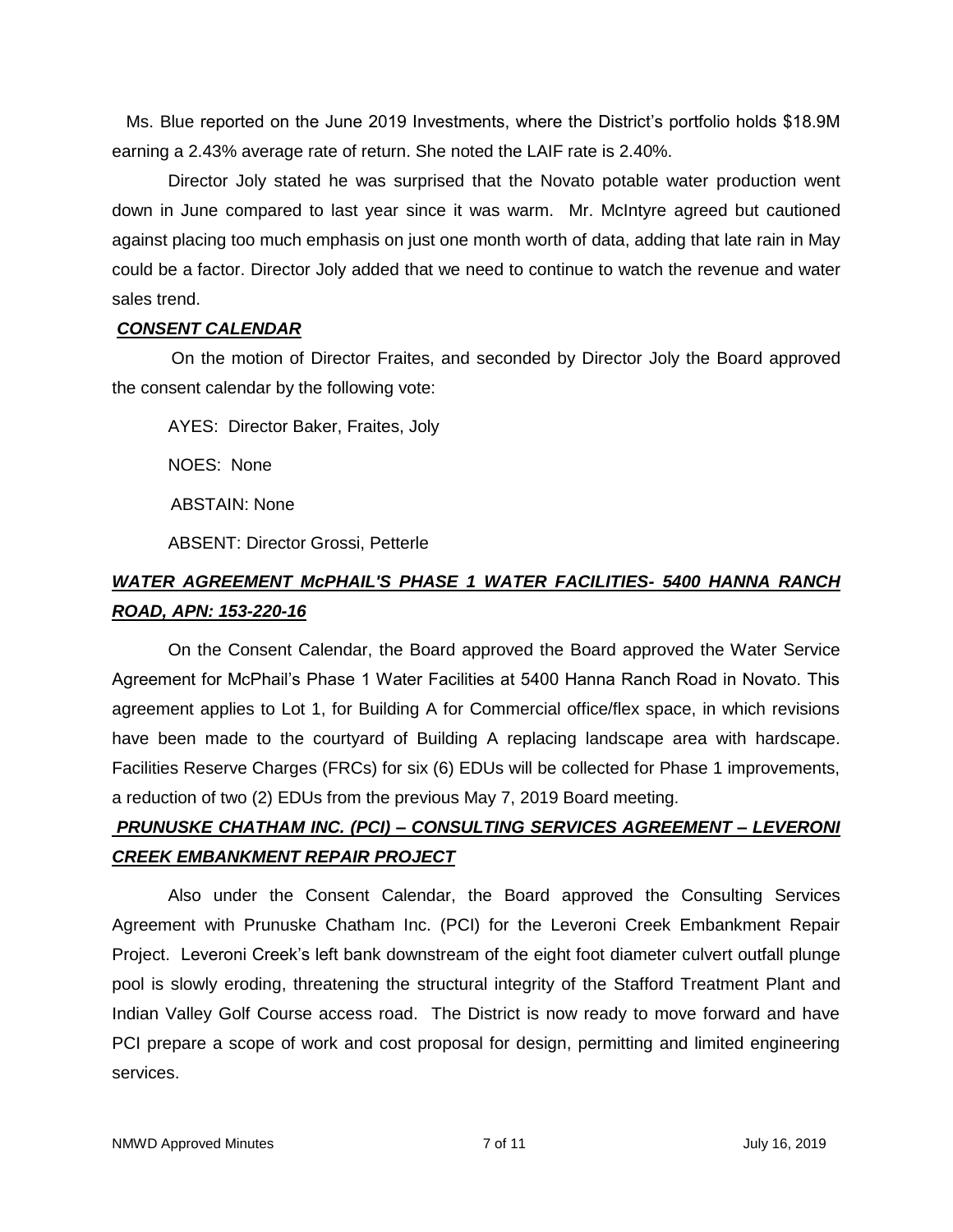# *ENVIRONMENTAL SCIENCE ASSOCIATES (ESA) – CONSULTING SERVICES AGREEMENT*

Also under the Consent Calendar, the Board approved the consulting services agreement with Environmental Science Associates (ESA) for miscellaneous environmental engineering/permitting support for various projects. ESA ensures proper implementation of various mitigation measures during the construction phase.

# *AMY SKEWES-COX (ASC) – CONSULTING SERVICES AGREEMENT – OLD RANCH ROAD TANK REPLACEMENT*

Also under the Consent Calendar, the Board approved the Consulting Services Agreement with Amy Skewes-Cox (ASC) for CEQA work related to the Old Ranch Road Tank Replacement project. In order to comply with the requirements of the California Environmental Quality Act, an Initial Study must be prepared to examine potential impacts. The scope of work will include preparation of a Mitigation Monitoring and Reporting Program as well as preparation of a Notice of Determination.

### *ACTION ITEMS*

# *CITY OF NOVATO SUBORDINATION REQUEST – SUCCESSOR AGENCY TO THE DISSOLVED REDEVELOPMENT AGENCY*

Mr. McIntyre reviewed the City of Novato Subordination Request – Successor Agency to the dissolved Redevelopment Agency. He stated in order to provide for refunding of certain bonds and other debt issued by the Redevelopment Agency, the City is requesting that NMWD agrees to the subordination of Statutory Pass-through Payments that the Redevelopment Agency is required to pay to NMWD in connection with the project area. Mr. McIntyre also informed the Board that this has been reviewed by our legal counsel.

Director Baker stated that he was not clear on this and Director Joly agreed it could use some explanation. He responded that our legal counsel has been fully involved in the review, and the City's request has no financial impact on the District. He also noted that annual payments from the city are less than \$2,000. Director Joly asked if legal counsel has clearly said that, and wanted to insure we will not be brought into anything that will come back to haunt us. Mr. McIntyre replied yes.

On the motion of Director Joly , and seconded by Director Fraites the Board approved The City of Novato Subordination Request – Successor Agency to the dissolved Redevelopment Agency by the following vote:

AYES: Director Baker, Fraites, Joly NOES: None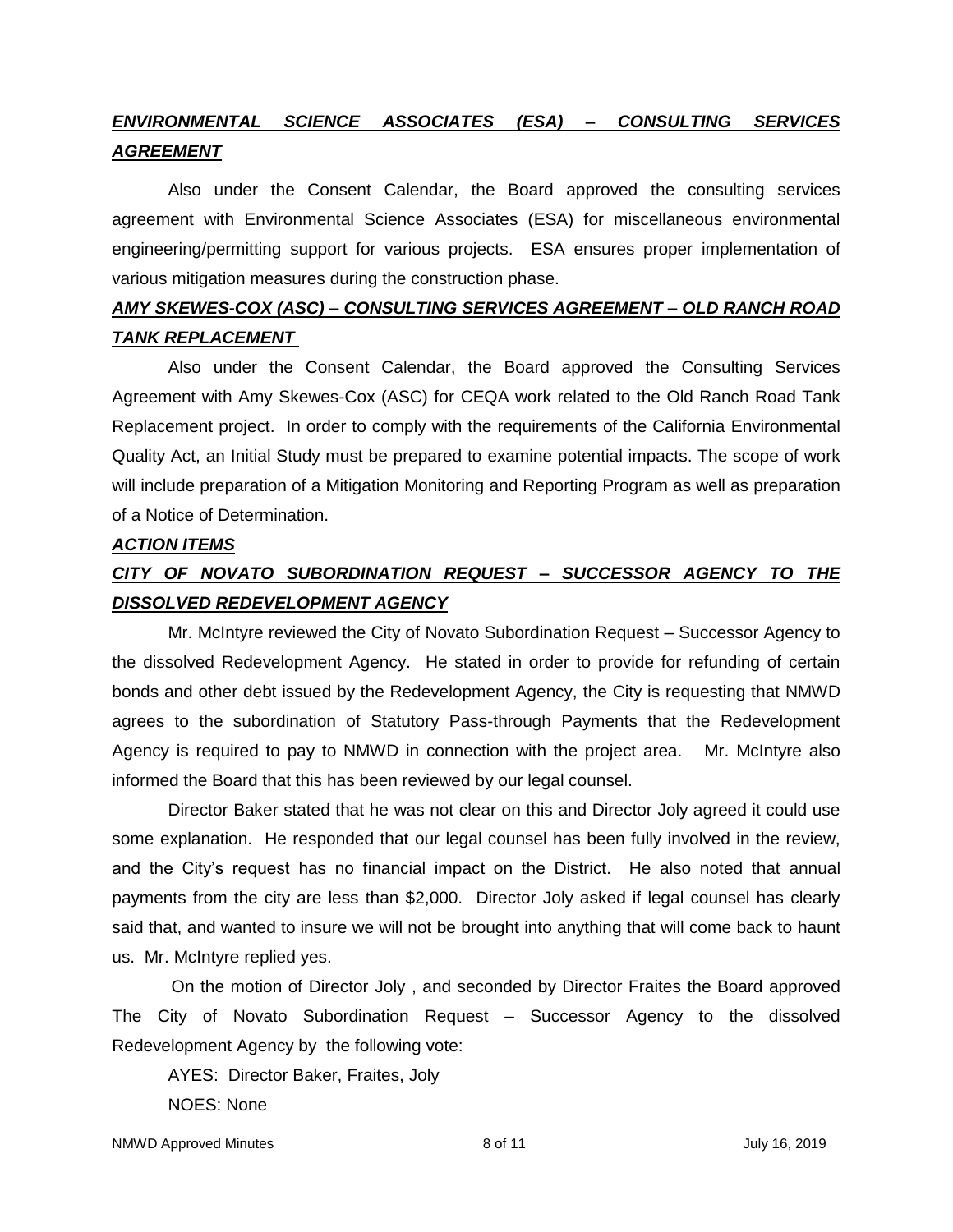### ABSTAIN: None

ABSENT: Director Grossi, Petterle

### *INFORMATION ITEMS*

### *NMWD CONTRACT WITH McLELLAN FOR PAVING JOB*

Mr. McIntyre reviewed the NMWD Contract with McLellan for Paving Jobs. Drew stated that North Marin Water has maintained a trench restoration paving contract with W.K. McLellan & Company since 2007. He noted that McLellan has not raised their fees since the second contract award in 2015 and now needs to increase their fees for the current contract due to rising cost of fuel, oil and labor. Drew concluded that we will need to solicit bids for a new paving contract.

Director Baker noted that McLellan has been around for decades and has always done good work and was always willing work on smaller projects.

### *NBWA MEETING – JULY 12, 2019*

Director Fraites updated the Board on the recent NBWA meeting Director Fraites reviewed the NBWA Meeting for July 12, 2019. He discussed the One Water program which is made up of several agencies working together to save water. Director Fraites stated he pointed out to the group that NMWD has been working with Novato Sanitary and Las Gallinas to provide recycled water to our customers, thereby working together to save water. He added there are some restoration projects they are looking at funding and on the first round; the North Bay got three of the nine projects. Director Fraites added the San Francisco Bay Authority got a total funding of \$22M dollars, and all the projects will help with water quality around the bay and the surrounding areas.

### *MISCELLANEOUS*

The Board received the following miscellaneous items: Disbursements – Dated June 27, 2019, Disbursements – Dated July 3, 2019, Disbursements – Dated July 11, 2019, Approved FY 2019-20 Budget, Self Insured Worker's Comp – 4th Quarter Status Report, FY19 4th Quarter Labor Cost Report, and Legal Notice - NMWD Notice of Hearing and Ordinance Summary and PSPS Letter to Hydro-pneumatic Customers.

The Board received the following news articles: SCWA Press Release – Local Water Utilities to Community: Know When to Water; Special districts still too murky, grand jury says; 2018-2019 Marin Co. Civil Grand Jury Report – Special District Transparency Update; Officials warming to on-air meetings- MMWD; Disputed budget musters majority – Novato; Public agencies given slack on fee – MARIN MUNICIPAL WATER DISTRICT; Water saving urged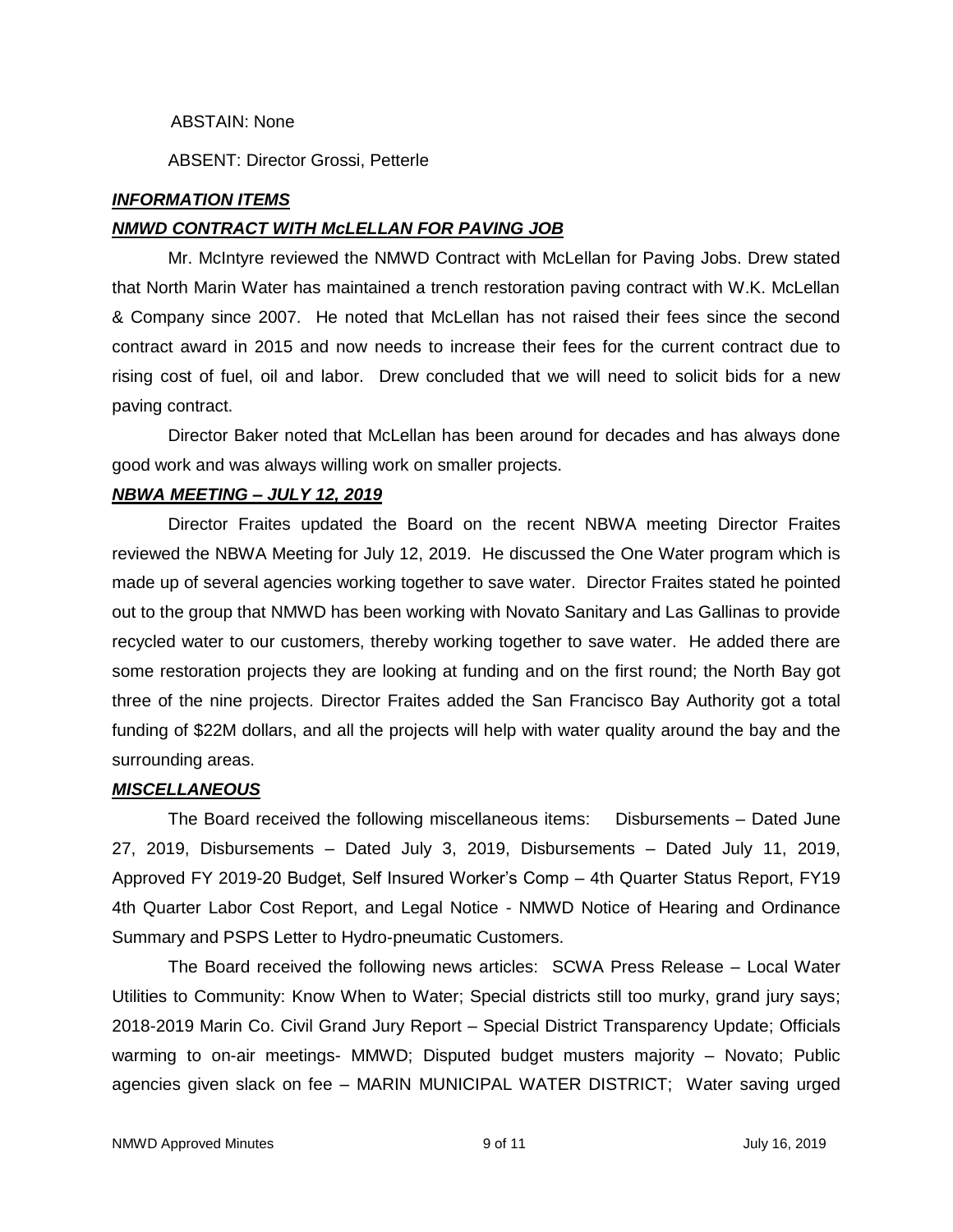during wildfire outages; Editorial- Accountability question an important one; Notice of Board Vacancy – Novato Sanitary District; PG&E's planned power shutdowns could choke off vital water supplies and Senate approves fund for clean drinking water.

Director Joly stated on the June  $27<sup>th</sup>$  Disbursements PG&E and solar had a combined cost of about \$52,000, and he wondered how does the solar work with the treatment costs. Mr. McIntyre replied the PG&E cost is for all the pump stations throughout our system, and the Stafford Treatment Plant is related to the power purchased from solar. Director Joly asked if we are paying around \$600,000 a year. Ms. Blue replied it varies since the Stafford Treatment Plant does not run year around.

Director Joly also asked about the July CalPERS health insurance for the retirees, and asked how many we cover. Ms. Blue said there are quite a few, but the cost depends on when they retired and their age. She added some retirees only get a portion covered since they are under Medicare, and those retiring today may not get any of the benefit at all. Ms. Blue noted there all many scenarios and told Director Joly that she will send him the detailed information.

Director Joly commented that the 2017 Workman's Comp report was brilliantly done and well presented by staff. He explained that that a claim could really hit us and we have been very lucky, our premiums really came down and it makes sense.

Director Joly referred to the July  $12<sup>th</sup>$  PSPS letter to our Hydro-pneumatic customers and asked for clarification. He asked if this meant that PG&E could shut off the power with no threat of fire, and added they are admitting they are incapable of delivering a reliable safe product and they are using fear of safety. Director Joly noted in the Freedom of Information Act they found the Campfire lines had been neglected for years. Mr. McIntyre stated the even if there is no local threat of fire; they can shut down an area that delivers to us. Director Fraites added they have not maintained their facilities at all; there is nothing we can do. Mr. McIntyre added there is no doubt this program minimizes their financial exposure. Director Joly added that PG&E is selling this as public safety. Director Fraites stated that when PGE put in their lines years ago they did allow enough space, and now have to increase vegetation clearance. Director Joly reiterated that it is staggering that they can just shut us off. Mr. McIntyre reminded the Board that it was approved by the PUC.

Mr. McIntyre announced that there will be no need to go into closed session.

# *CLOSED SESSION*

President Baker announced that since there is no need to go into Closed Session he will adjourn the meeting.

### *ADJOURNMENT*

NMWD Approved Minutes and the control of the 10 of 11 and 10 of 11 and 10 of 11 and 10 of 11 and 10 of 11 and 10 of 11 and 10 of 11 and 10 of 11 and 10 of 11 and 10 of 11 and 10 of 11 and 10 of 11 and 10 of 11 and 10 of 11